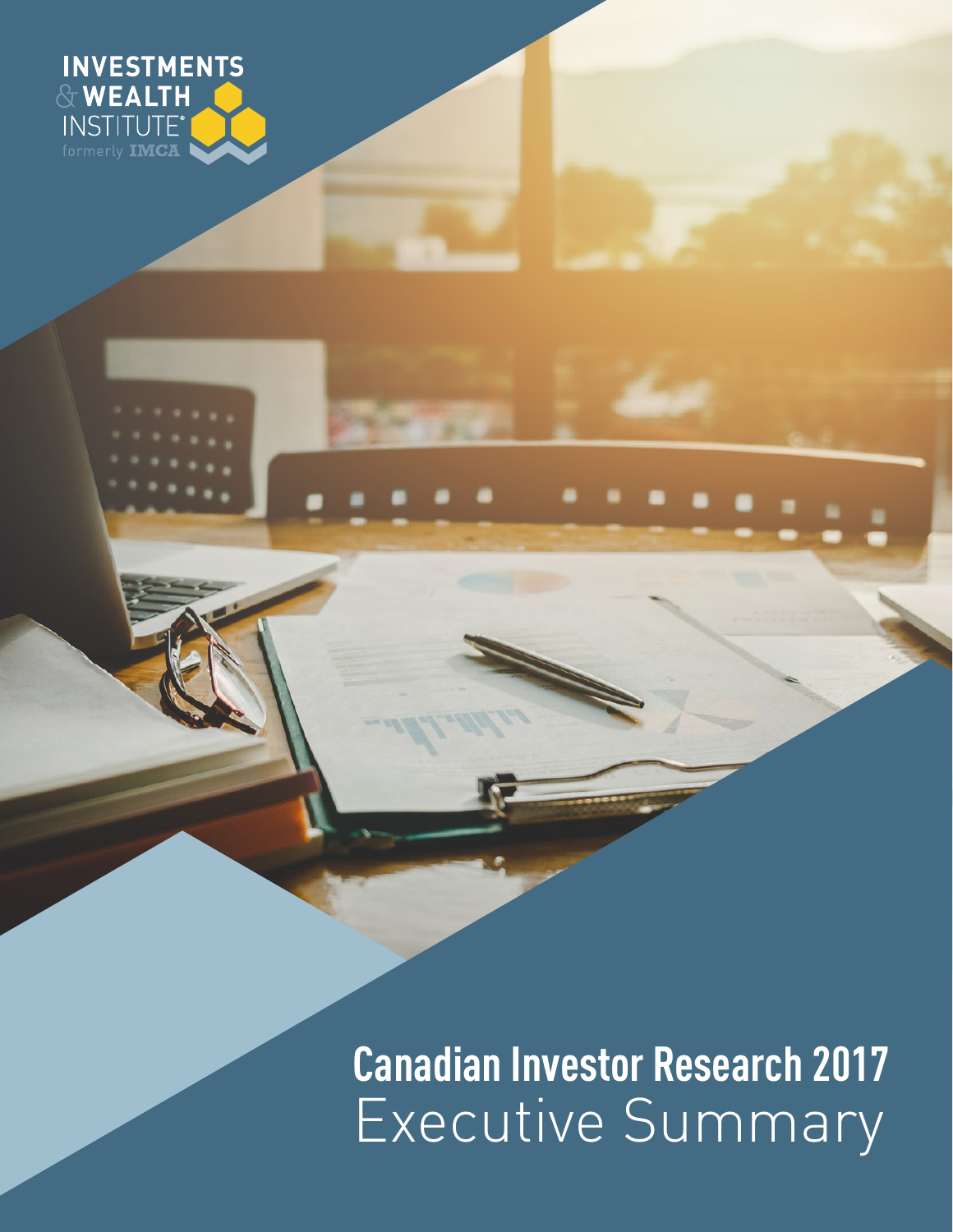

# **Canadian Investor Research Executive Summary**

When it comes to the strength of the relationships between advisors and their clients, the news is good. In a recent study, commissioned by the Investments & Wealth Institute, and sponsored by Capital Group, 93 percent of high net worth clients said they were somewhat (25 percent) or very (68 percent) satisfied with their advisor and 92 percent said they were somewhat (24 percent) or extremely (68 percent) likely to continue to work with their advisor.

And while those results are clearly positive, it begs a question. What can advisors do to stand out when high satisfaction and loyalty do not set them apart. This study, conducted by AbsoluteEngagement.com on behalf of the Investments & Wealth Institute, examines if and how advanced, voluntary designations or credentials supported meaningful differentiation among advisors.

### **The Research**

The over-arching goal of the research was to gain deeper insight into the role that advanced designations and credentials play in supporting credibility and advisor selection. The research also examined the type and depth of information investors want to have regarding designations and if and how that was communicated.

Data was gathered from 444 high net worth investors in Canada and 585 high net worth investors in the United States, via online survey between August 7 - August 15, 2017. This summary provides insight from the 444 Canadian respondents. More specifically, the sample is comprised of investors who work with a financial advisor (across channel) and make or contribute to the financial decision making in the household. Focusing on total investable assets, the sample breaks down as follows and a detailed participant profile is included at the end of this summary.



 *Q: Please tell us which best describes your current total investable assets.*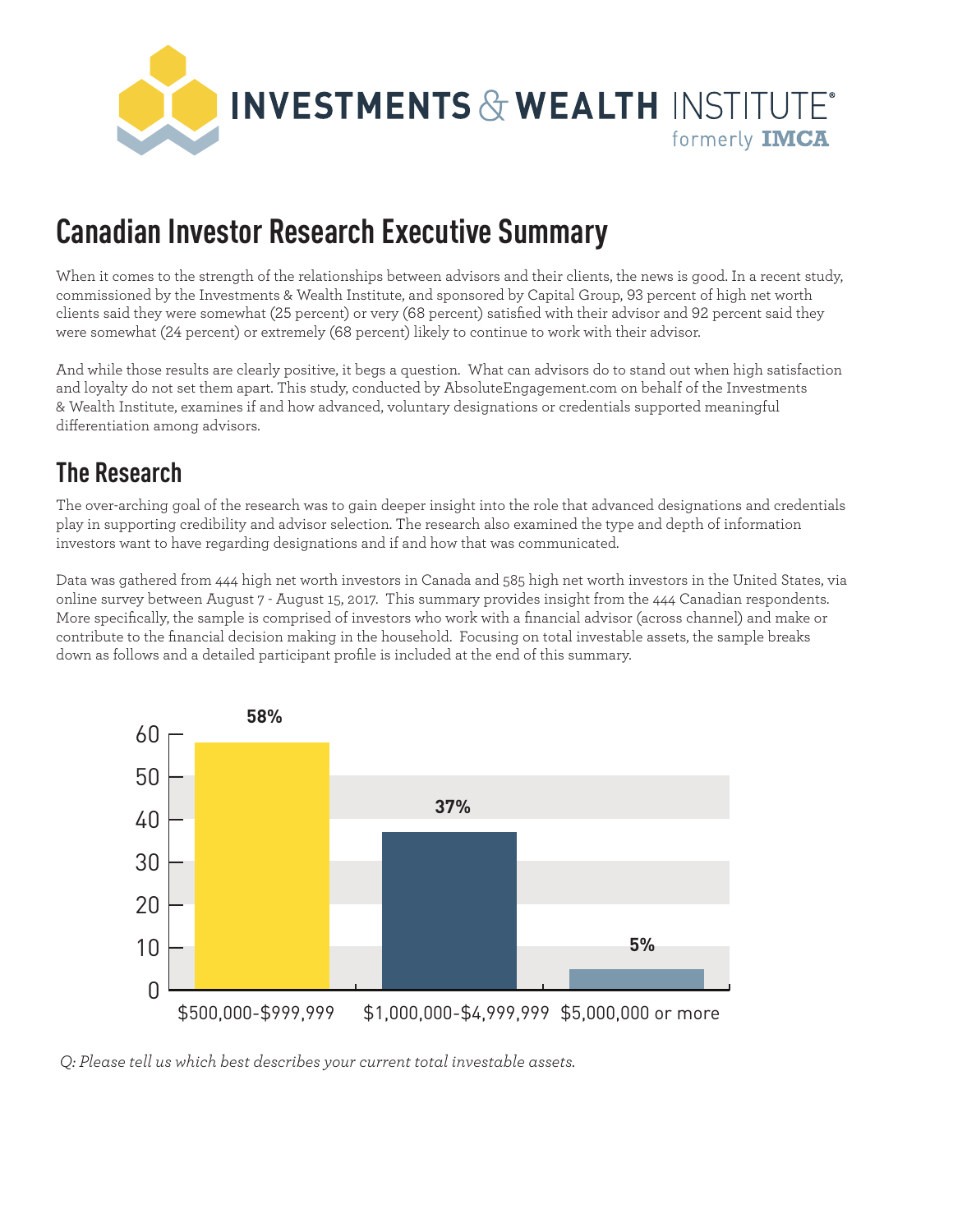## **Key Findings**

### **1. High net worth clients believe in the importance of advanced, voluntary education for their advisors.**

The data clearly shows that clients believe their advisor should go above and beyond what is required to sharpen their technical skills. Seventy-five percent of high net worth clients wanted to know their advisor had done more than meet the minimum educational requirements to become registered or licensed. For some

(49 percent) that meant they wanted their advisor to participate in voluntary courses from time to time and for others (26 percent) that meant obtaining advanced certifications.

When thinking about credentials, high net worth clients were clear on what was most important to them. When asked about the importance of various aspects of obtaining a certification, three characteristics rose to the top.

- Eighty-nine percent of clients said knowing their advisor would lose his/her credentials if he/she failed to meet ethics standards was somewhat or very important.
- Eighty-nine percent of clients said knowing their advisor had met ongoing standards in order to maintain his/her credentials (e.g., annual continuing education, adherence to ethical standards) was somewhat or very important.
- Eighty-eight percent of clients said knowing their advisor had met a rigorous set of standards to be certified (e.g., ethics, experience, education, examinations) was somewhat or very important.

#### **2. Advanced certifications will be increasingly important to advisor selection in future.**

Canadian investors are changing when it comes to what they are looking for in an advisor and the future will be about designations. Only thirteen percent of clients said they actively sought out an advisor with specific designations. Among that group of clients who said they sought out an advisor with specific designations, two thirds said they would not have worked with the advisor if he/she did not hold those designations. However, nearly three times as many US investors (35 percent) said they looked for specific designations.

With 50 percent of respondents having worked with their advisor for 10 years or more, gauging the importance of designations/certifications in advisor selection can be difficult. Looking forward, however, 72 percent of clients said that designations/certifications would be somewhat (49 percent) or very (23 percent) important if they were looking for a new advisor today.

#### **3. High net worth clients believe that advanced expertise sets their advisor apart.**

In addition to supporting credibility, many clients believe that having advanced certifications sets their advisor apart in a competitive marketplace. Forty-four percent of respondents said they somewhat (27 percent) or completely (17 percent) agreed that the designations or credentials held by their advisor set him or her apart from other advisors. Based on the data in the previous section, this number will likely increase over time.

#### **4. High net worth clients want a deeper understanding of their advisor's designations.**

Advisors have a real opportunity to help clients understand the designations/certifications they hold and what those designations mean. While 56 percent of clients say they are somewhat (25 percent) or very (31 percent) comfortable with their current level of understanding of the designations held by their advisor, 40 percent say they would like a better understanding. It appears that anything short of a very high level of understanding creates a desire to learn more. US investors tend to have a greater comfort level in their understanding of designations, with 71 percent saying they were somewhat (29 percent) or very (42 percent) comfortable with their level of knowledge.

The level of understanding of designations/credentials mirrors the self-reported level of general investment knowledge. Forty percent of clients report that they are very knowledgeable about investing and another 10 percent report that they are extremely knowledgeable. Clients who rate themselves as knowledgeable about investing are more likely to rate their level of understanding of designations higher. In general, US investors self-report much higher levels of investment knowledge.

There is an interesting correlation between self-reported investment knowledge and referrals. Sixty-two percent of clients who provided a referral indicated they were somewhat/extremely knowledgeable, dropping to 44 percent among those who did not provide a referral.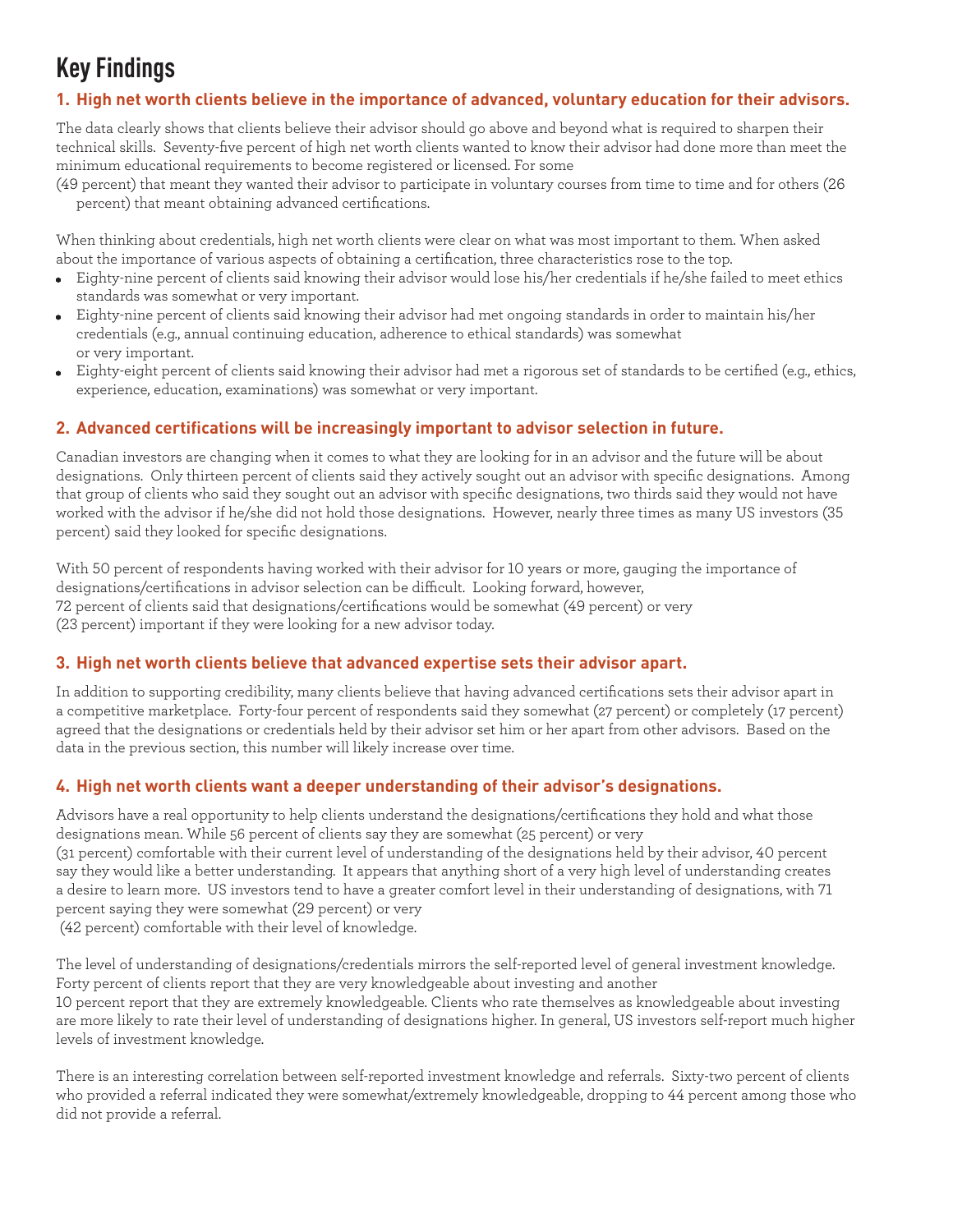#### **5. It's not just the designation but what it represents.**

The importance of designations and certifications reflects what is most important to clients generally. When asked about what was most important in a relationship, trust, knowledge and ethics rank highest. The Investments & Wealth Institute believes that these characteristics are best demonstrated through voluntary and advanced credentials/designations.

When asked to rate the importance of various elements of the advisory relationship, clients rated the following highest from a longer list of items. The chart shows the percentage of clients who rated as a 5 out of 5 on importance.

| Working with an advisor who is trustworthy                       | 92% |
|------------------------------------------------------------------|-----|
| Working with an advisor who is knowledgeable                     | 89% |
| Working with an advisor with high ethical standards              | 87% |
| Being comfortable with the level of risk in my portfolio         | 86% |
| Working with an advisor who fully understands my financial needs | 82% |
| Being satisfied with my long-term investment performance/returns | 80% |

Age plays an important role in how clients rate the importance of specific aspects of the relationship.

- In general clients who are under 50 are more neutral, rating most aspects of the relationship within a narrow range and generally placing less emphasis on any single aspect of the relationship than older clients.
- Older clients are likely to have extremes in what they perceive as important or unimportant.
- Younger clients (under 50) place relatively less emphasis on ethics and relatively more emphasis on working with an advisor who helps them maintain a long-term approach to investing and who helps them stay calm if the market drops.

#### **6. Communication is a missing link**

There is no doubt that advisors invest significant time, money and energy in achieving advanced expertise through designations and credentials. Yet only 30 percent of clients report that their advisor proactively shared details on those designations with them.

More striking is the correlation between client engagement (comprised of satisfaction and referral activity) and proactive communication around designations or credentials. Forty-four percent of engaged clients said their advisor had proactively shared information on designations/credentials, dropping to 25 percent among those who were not engaged.

It is for this reason that the Investments & Wealth Institute is investing in developing a program to help members to communicate with clients through the right message, at the right time and with the right amount of depth. The program draws on in-depth information gathered in this study and will be formally unveiled at the Investments & Wealth Institute Annual Conference Experience on May 6–9, 2018. www.investmentsandwealth.org

#### **7. Clients place greatest value on investment management.**

When asked about the services they receive, the highest percentage of clients say their advisor provides investment management strategies (66 percent) and support on maximizing income in retirement (65 percent). When asked what they are paying their advisor to do for them, clients responded as follows:

| Investment Management       | 61% |
|-----------------------------|-----|
| <b>Financial Planning</b>   | 40% |
| Wealth Management           | 33% |
| <b>Retirement Solutions</b> | 25  |

When asked, instead, to rank the importance of these four types of support/services provided, Canadian investors placed higher importance on wealth management than on financial planning, suggesting a untapped demand for wealth management. The following shows the percentage of clients rating each area as the most important, based on a ranking from one through four.

| Investment Management    | 36% |
|--------------------------|-----|
| <b>Wealth Management</b> | 25% |
| Financial Planning       | 20% |
| Retirement Solutions     | 18% |